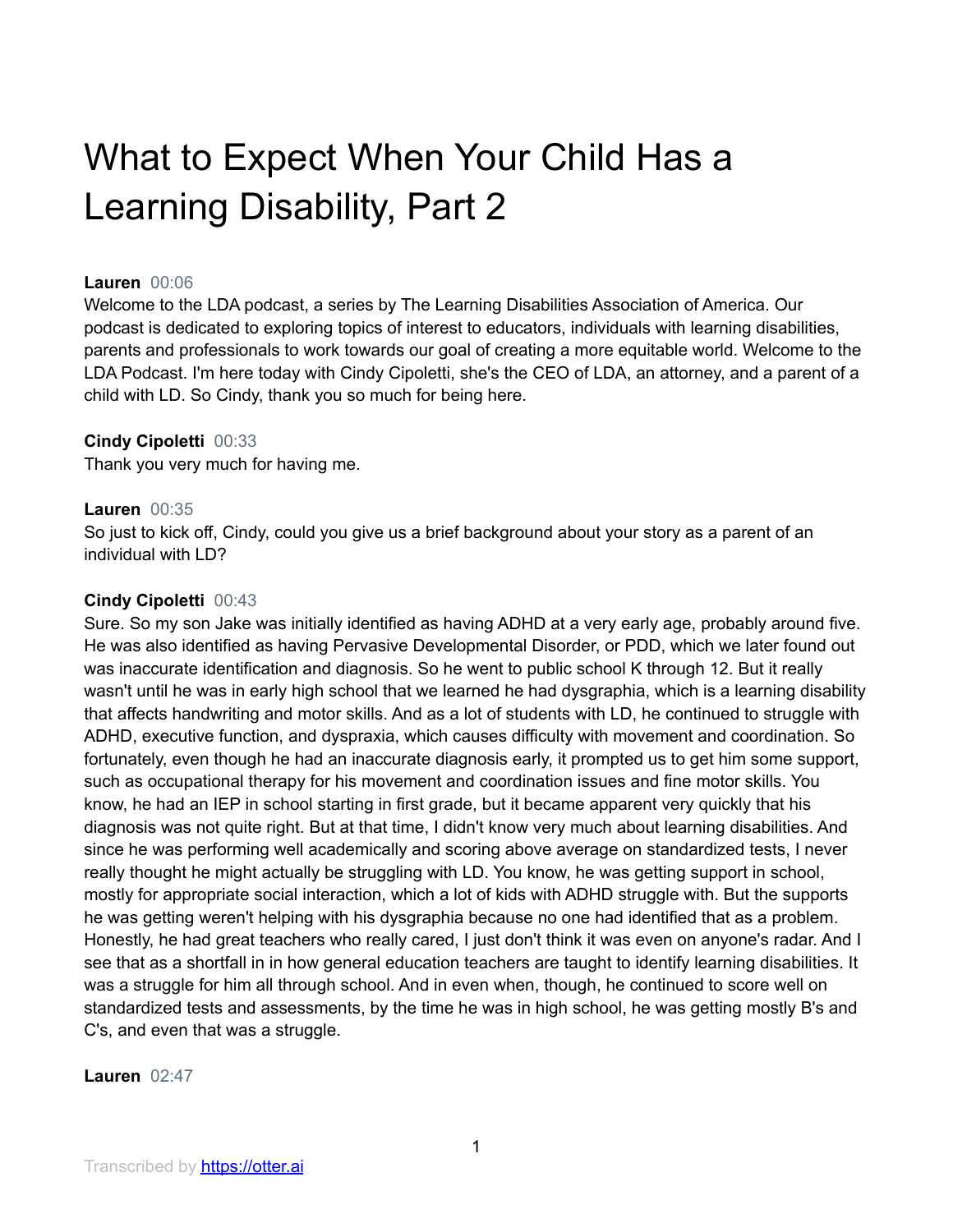Well it was good that you were able to get an early identification, at least for the ADHD. I know that's not always the case for a lot of parents. Sometimes identification comes later or it can be inaccurate as well. So if you suspect that your child has a learning disability, wha should your first steps as a parent be?

## **Cindy Cipoletti** 03:08

Well, this would depend I guess, on how old your child is, right? When you first suspect that they might have the learning disability, the earlier child is identified and gets the appropriate intervention, then the more successful they can be, and the better they're going to be able to do in school. So if your child is already enrolled in school, and you suspect they may have a learning disability, the first step would be to request in writing an evaluation from the school. If your child has not yet enrolled in school, so maybe they're in preschool or it's before they start kindergarten, then I would tell parents to discuss your concerns with your child's pediatrician. And look into some early screening options. There are a lot of new early screening options popping up and some can even be done online now too.

## **Lauren** 03:58

Definitely. Well, and if your child is in school, do parents have any rights when requesting an evaluation?

## **Cindy Cipoletti** 04:06

Yeah, absolutely. So parents have the right under the Individuals with Disabilities Education Act, or IDEA, to request an evaluation of their child which the law provides should be performed within 60 days of that request. A lot of states have their own timelines. So generally, the schools will follow whatever the state mandated timeline. There's no cost. So that that's part of the law is that you are entitled to have your child evaluated for a learning disability and there is no cost to the family.

## **Lauren** 04:42

Right. And what can parents do if they don't agree with the school's evaluation? Say either they don't think the child has the learning disability that they do have or they come back with a negative that there is no learning disability and the parents disagree. What can they do?

## **Cindy Cipoletti** 04:57

Yeah, that's that's a really good question. Parents can request an independent educational evaluation for their child if they don't agree with what the school's evaluation says. They can request that the school pay for that individual or independent education evaluation, but you'll have to show why that's necessary and the school might disagree with you and, and, you know, decline to pay for it. But as a parent, you can always have an independent evaluation done and pay for it yourself. They can be quite pricey. But if you if you really feel that the the evaluation is wrong, or inaccurate, you can definitely take that route. The school has to consider the independent education evaluation, but it doesn't have to accept the results or recommendation. The IEE, the independent education evaluation, will become part of your child's educational record. But again, the school doesn't necessarily have to accept the results. In my case, for Jake, I had a private evaluation done before he was even evaluated by the school. So the school was good about incorporating that evaluation into his IEP as well. But I know that that's not necessarily always the case.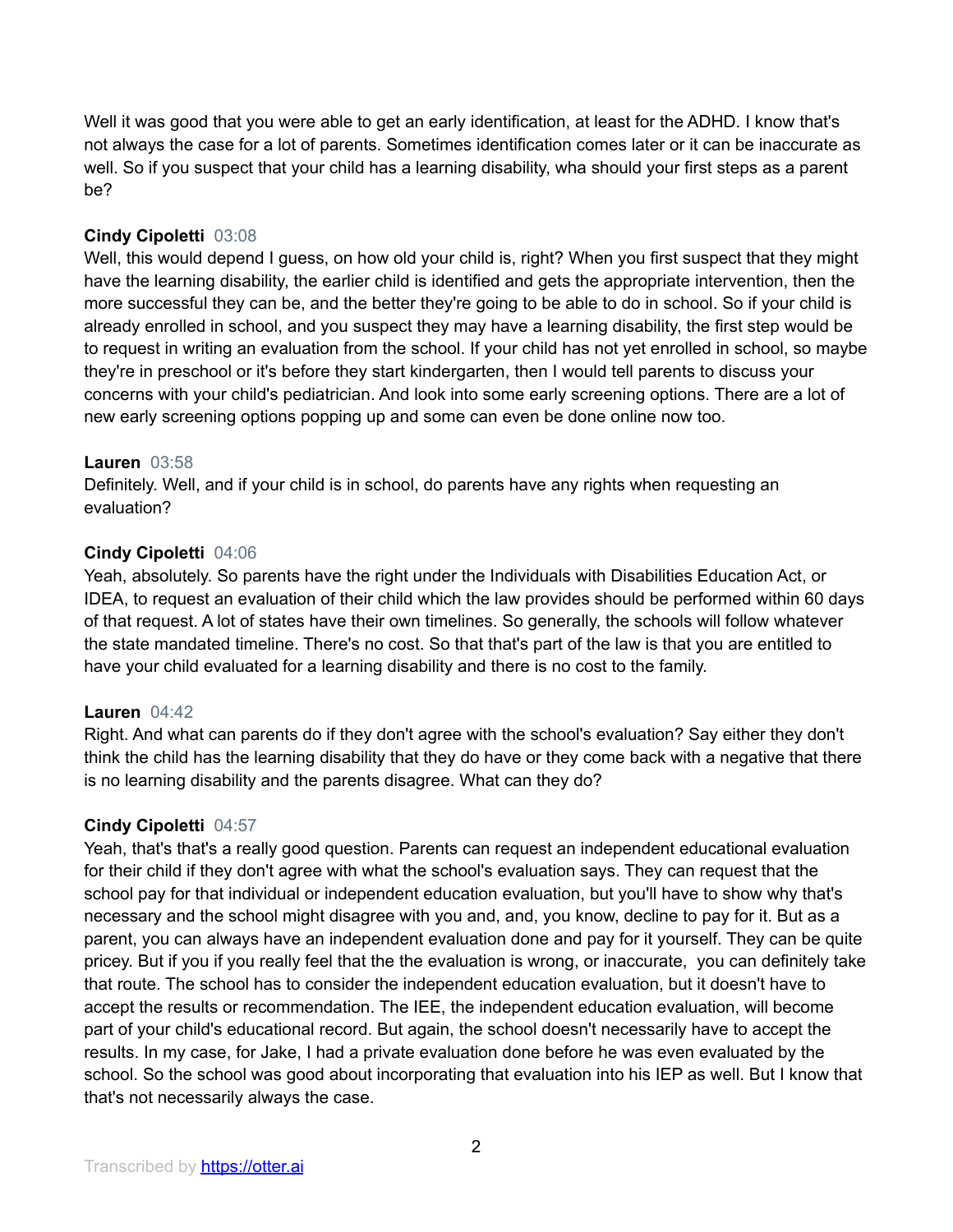## **Lauren** 06:22

Right. So what types of professionals that are either inside the school or outside, can parents turn to for help?

## **Cindy Cipoletti** 06:30

Well, there are a lot of supports. There are a lot of supports out there for parents, professionals, and just general supports inside the school parents can turn to. Their child's teachers, support staff, school psychologists, counselors, I always recommend starting with your child's teacher because they spend the most time with your child. And this is especially true in the early elementary school years when students aren't really switching classes and they're spending most of their day with one teacher. Obviously, that changes a little bit as they get into middle school and high school and they're changing classes during the day. But I always recommend starting there. Outside of school, there's a lot of resources for parents, depending on the needs of your child, occupational therapy, speech and language therapy, psychologists, tutors. There's support organizations like LDA can that can offer help and resources for families and students. You know, there are there are millions of students with learning disabilities in this country. So you know, parents, you're not alone, we're a community who is large and can help each other a lot.

## **Lauren** 07:45

Absolutely. So moving on from evaluations, would you be able to explain the difference between an IEP and a 504 Plan?

## **Cindy Cipoletti** 07:54

Yes, and actually, that's a question that we get a lot. But let me talk first about the two different federal laws that actually apply here. So the Individuals with Disabilities Education Act, or IDEA, is a federal education law requiring school districts to offer a free appropriate public education, you may have heard that referred to as FAPE for students with disabilities in the least restrictive environment. So that's one law. Section 504 of the Rehabilitation Act of 1973 is a different law. That's a federal civil rights law that prohibits discrimination on the basis of disability in programs and activities that receive federal financial assistance. So those are the two different laws that we're talking about when we talk about the difference between an IEP and a 504 plan. So when we're talking about IDEA, and the IEP, if a child is determined to be eligible for special education services, under the IDEA, he or she will be offered an IEP. There are 13 disability categories under the IDEA, and a student must have one of those disabilities. And that disability must affect their educational performance in order for them to qualify for an IEP, an Individualized Education Program. The IEP lays out a program of special education instruction, so it's it's really a roadmap. It sets forth supports and related services that the child needs to make progress and thrive in school. It's a very detailed plan, it contains goals, measurable outcomes, details of modified instruction and timelines for those measurable outcomes. So that's the IEP. And again, that is, the IDEA is sort the law that that falls under. A 504 plan, which again refers to Section 504 of the Rehabilitation Act of 1973, is a different method for students with disabilities to get the supports that they need. It's sort of a blueprint for how the school can provide support and remove barriers for a student with a disability. Unlike an IEP, there's no standard 504 plan. And section 504 has a broader definition of disability than does the IDEA. So sometimes students who may not qualify under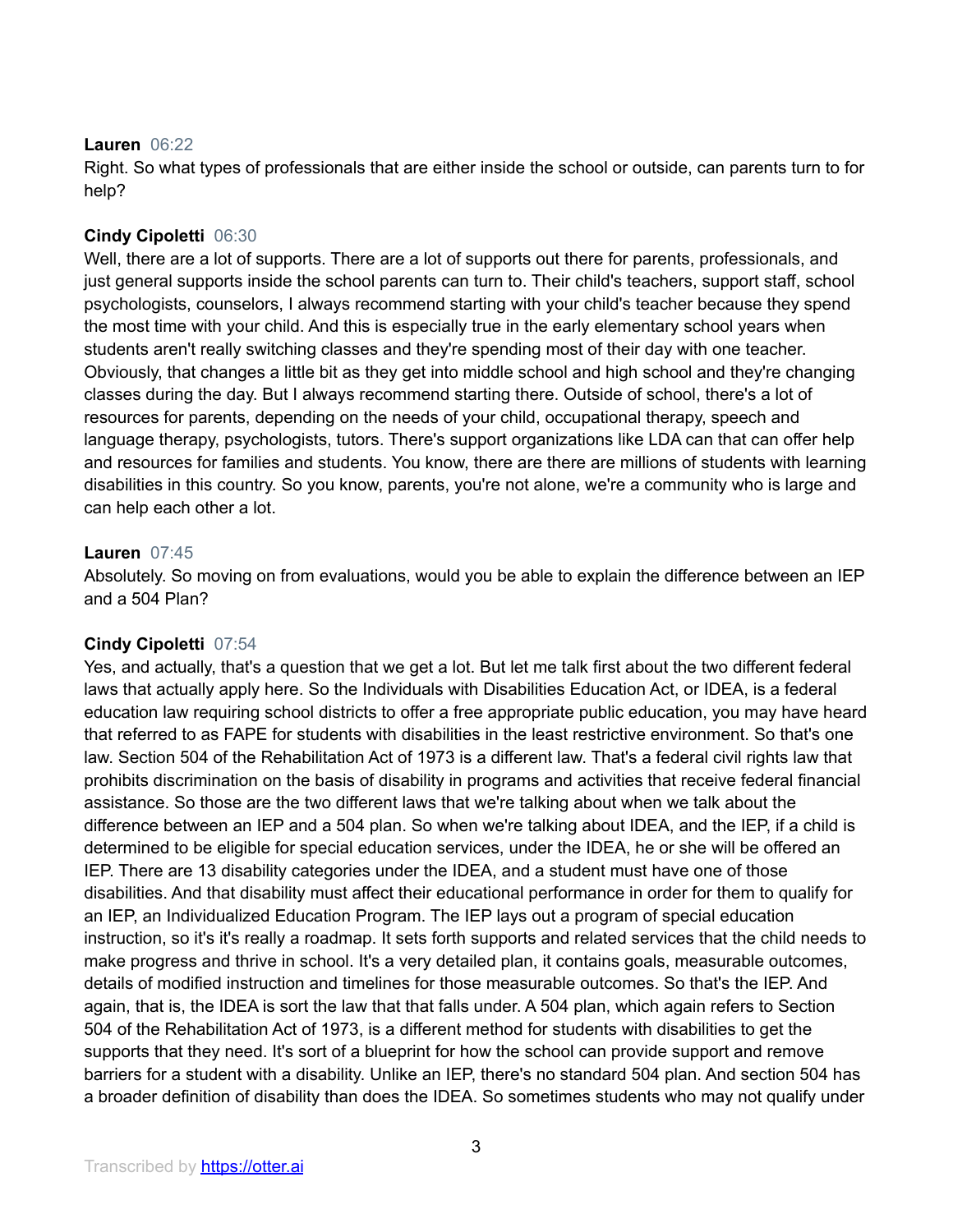IDEA for an IEP can actually get the support and accommodations they need through a 504 plan. And I just kind of want to offer, you know, a little bit of a story, a little anecdotal story about, you know, why this can be important. From a personal standpoint, I can say that Jake had an IEP. But when he got to high school, he kind of, like a lot of teenagers do, is like 'I don't want to be singled out anymore. I don't want to be pulled out of the classroom, I always feel different. It's, you know, I don't think that what I'm getting is really helping me.' And I agreed with him, right, because he didn't really have the right diagnosis. So by the time he got to high school, you know, there was no, there were no more social issues, you know, he was doing fine socially. So, so we decided, as a family, that we were not going to pursue him having an IEP in high school. So I met with the principal at his school and talked about, well, maybe we need to put a 504 plan in place, because he was still, you know, he still had some of those ADHD executive function issues that really affect individuals for the rest of their lives, right? And as a 14 or 15 year old, they were still interfering, really with his ability to do the best that he could in school. So I, you know, I hate say I say this, and I hate to admit it, but I allowed myself to be talked out of that. And I don't blame the principal of the school, you know, as far as it's a large school district and for the school administration, they kind of really didn't see him as being that big of a problem, or that this was even necessary. So I just sort of said, Okay, well, we'll just, we'll just manage it, we'll do what we can. And that didn't, that didn't work out well. So there was this, if he was placed in a situation where being in a study hall, in a cafeteria with 60 other kids every day, any parent out there who has a child with ADHD knows that that's a lot of stimulation. And, you know, young teenage boys don't always make the best choices anyway. So he ended up getting in some trouble, which resulted in a five day out of school suspension. And I really think had I insisted on the 504 plan, we could have made some accommodations for him to be in a different study hall, you know, a quieter area with less students. So that was, you know, a live and learn. I call it kind of a parenting fail on my part. But an important lesson, I think, for me as a parent, but also for other parents going forward is to don't let yourself be talked out of something that you know is the right choice for you and your child.

## **Lauren** 13:24

So, back to IEPs, how should you prepare for your first IEP meetings? What are some things that you can expect?

## **Cindy Cipoletti** 13:31

Yeah, this is a sort of another live and learn situation. If you are new to IEP, and you're about to go into your child's first IEP meeting, write down your specific concerns for your child. Because when you get into that meeting, you may think that you'll remember what you want to say, but it can be overwhelming. Even as someone who is an attorney, and I would consider myself fairly educated in this area, I was intimidated going into my first IEP meeting. And you tend to forget what you want to say. So write down your specific concerns. List challenges that your child is struggling with in school, such as learning, or focusing, or reading, keep track of subjects that they are having a hard time with, and anything else that you really want to make sure that you communicate and don't forget. I would request that the school provide you with any evaluations and proposed goals or objectives prior to the meeting. Bring a notebook, something to write with, any evaluations that you may have had done outside of the school. And be prepared for the meeting to be a little bit emotional and stressful, especially if it's your first one. It can be really difficult to discuss your child's challenges and to hear about them from other people, some of whom you may not know. So don't be surprised to go into your first or your second or your third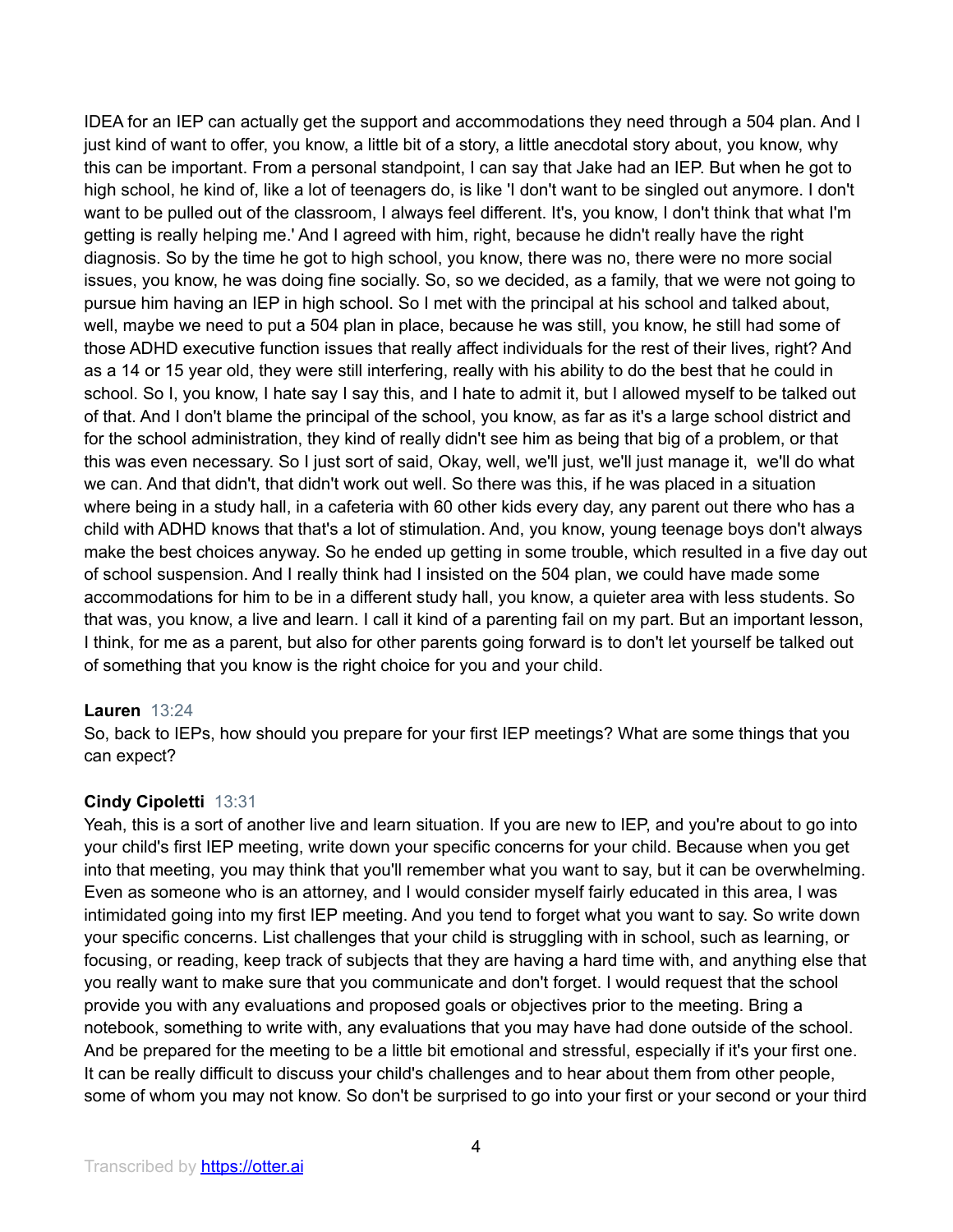IEP meeting, and come out feeling a little emotional, a little stressed, or a lot emotional and a lot stressed. That's really normal. And I would also say to be prepared, and don't be afraid to ask questions or voice your opinions. It can be intimidating, you know, you feel like everybody else in the meeting knows more than you, they know the processes, they know the terminology. But don't be afraid if you don't understand something. Or if somebody uses a term that is unfamiliar to you don't feel that you can't ask what that means. Make sure you ask. That's the time to do it. Don't leave that meeting, feeling like I have no idea what just happened there. And know that you don't have to sign the IEP at that meeting. If you feel like you need some time to process it or to maybe go home, talk it over with your family, whatever you need to do. You don't you don't need to sign that IEP right there. So special education services won't start until that IEP is signed, but if you need a couple days, make sure you do that. Make sure you take that time for yourself.

## **Lauren** 16:15

Definitely, that's huge. So who is present at the IEP meetings? Is the student present? And who can you expect to be on that team?

# **Cindy Cipoletti** 16:24

Yeah, so there'll be a little bit of a difference state to state on this. But generally speaking, the student is always allowed to be at the meeting. So it's a parent's decision, whether they think it's beneficial for your student to be at that meeting or not. I never felt it was beneficial for Jake to be at that meeting, because I felt that he got very frustrated and a little bit ashamed when he heard people speaking about him kind of in that way. But that's not necessarily the case for all students, depending on what their issues are. So the student is always allowed to be at the meeting, a parent or guardian is required to be at the meeting, a general education teacher is required to be at the meeting. That may or may not be your child's teacher, that role may just vary depending on the school district. The special education teacher is required to be at the meeting, a representative from the school or the local education agency is required to be there, someone who can interpret evaluation results, so like a school psychologist or speech pathologist, or another special education teacher, and then anyone else that is invited by the parent or guardian is also able to be there. So if you have an advocate or a case manager or someone else that you want to be a part of that meeting to either be a support to you or you think can offer valuable input on your child, that person can be there as well.

# **Lauren** 17:59

Do you have a recommendation for a point where a parent or caregiver might need to hire an advocate or an attorney?

# **Cindy Cipoletti** 18:07

Yeah, you know, you hopefully, you never want to be at that point. Parents, you may choose to hire an advocate at some point, you obviously don't need to, because you as the parent or caregiver can be your child's best advocate. But if you're concerned that you're not able to effectively communicate with your child's IEP team, or you don't feel like the team is listening to you or your concerns, you might decide that an advocate would be helpful in making sure that your child's needs are met. So at this stage in the IEP meetings, you don't need to have an advocate unless you feel like maybe they would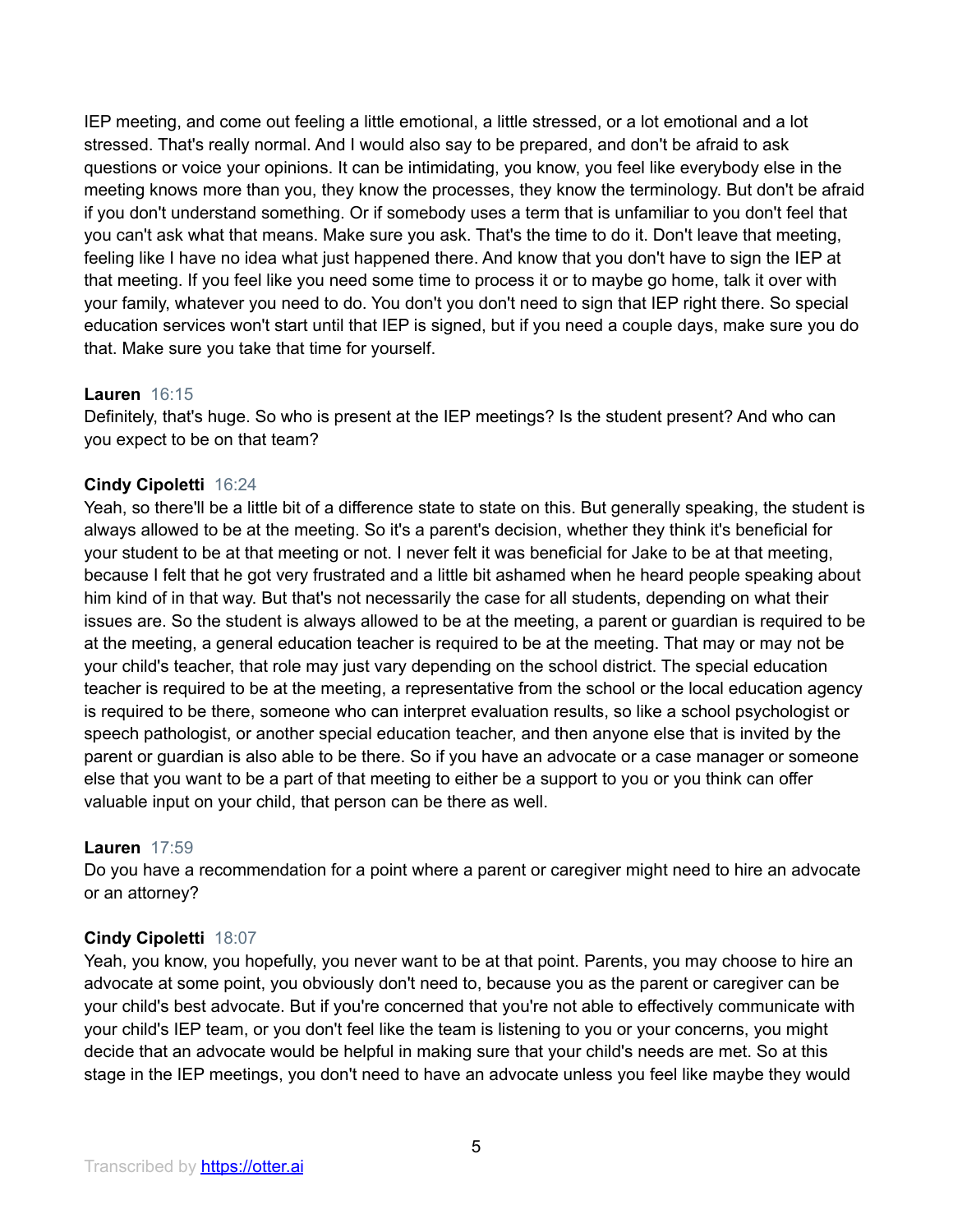help you communicate better. Or if you feel like nobody's listening to you, for one reason or another. And you really want somebody there to be able to communicate more effectively with the team.

## **Lauren** 19:01

Well, you'd mentioned before in the IEP meetings that can sometimes be a little intimidating for parents, seeing as there's people who use different lingo and seem to know steps already. So what is the role of a parent or a caregiver in an IEP meeting?

## **Cindy Cipoletti** 19:15

I would say that the parent role is is the most important role in that meeting. You know your child better than anyone else. So whether you're a parent or a caregiver, or the primary caregiver of that child, you know your child better than anyone else, and you're going to be able to provide the most input on your child struggles, on their strengths, on their weaknesses, where they're succeeding, where they're failing, and how they'll respond to certain approaches. So like I said before, it's really easy to be intimidated in that process. But you know, your role as a parent or caregiver is to make sure you provide the team with all the information about your child that you think needs to be considered in the development of their IEP. And again, if the team is using words and phrases you don't understand, ask questions. That's the time. No one knows your child better than you do. So be that be that person to provide-I would err on the side of over communicating, just to make sure that everyone knows exactly what they need to know.

## **Lauren** 20:26

Absolutely. So how often are IEP meetings? And when can you expect your child to get a new IEP?

## **Cindy Cipoletti** 20:32

Well if your child already receives special education services, the school typically must reevaluate at least every three years. You can request a reevaluation more often than that, but not more than once a year generally. And the school has to have your consent to do new testing, but not necessarily to review the existing data on your child. So that's required every three years. But you can request it more often than that, and especially if you feel that your your child's IEP is, after two years, you feel like they really need to have this reevaluated because the goals or whatever aren't pertinent any more, then definitely, definitely request a reevaluation.

## **Lauren** 21:27

So how often do students need to be evaluated for a learning disability? Is that a similar timeline to an IEP? Or is that different?

#### **Cindy Cipoletti** 21:34

So if your child's already been evaluated, again, you can request a reevaluation. If you feel like there's new information or that something's changed, again, you can request that new testing is done. Like I said, the school has to have your consent to do new testing. If you feel like the the IEP is ineffective because there maybe isn't a correct identification, you can you can do a couple of things, right? If you've had, you can get an independent education evaluation done yourself outside of the school, you can offer documentation of how the goals aren't being met, or aren't relevant or applicable to your child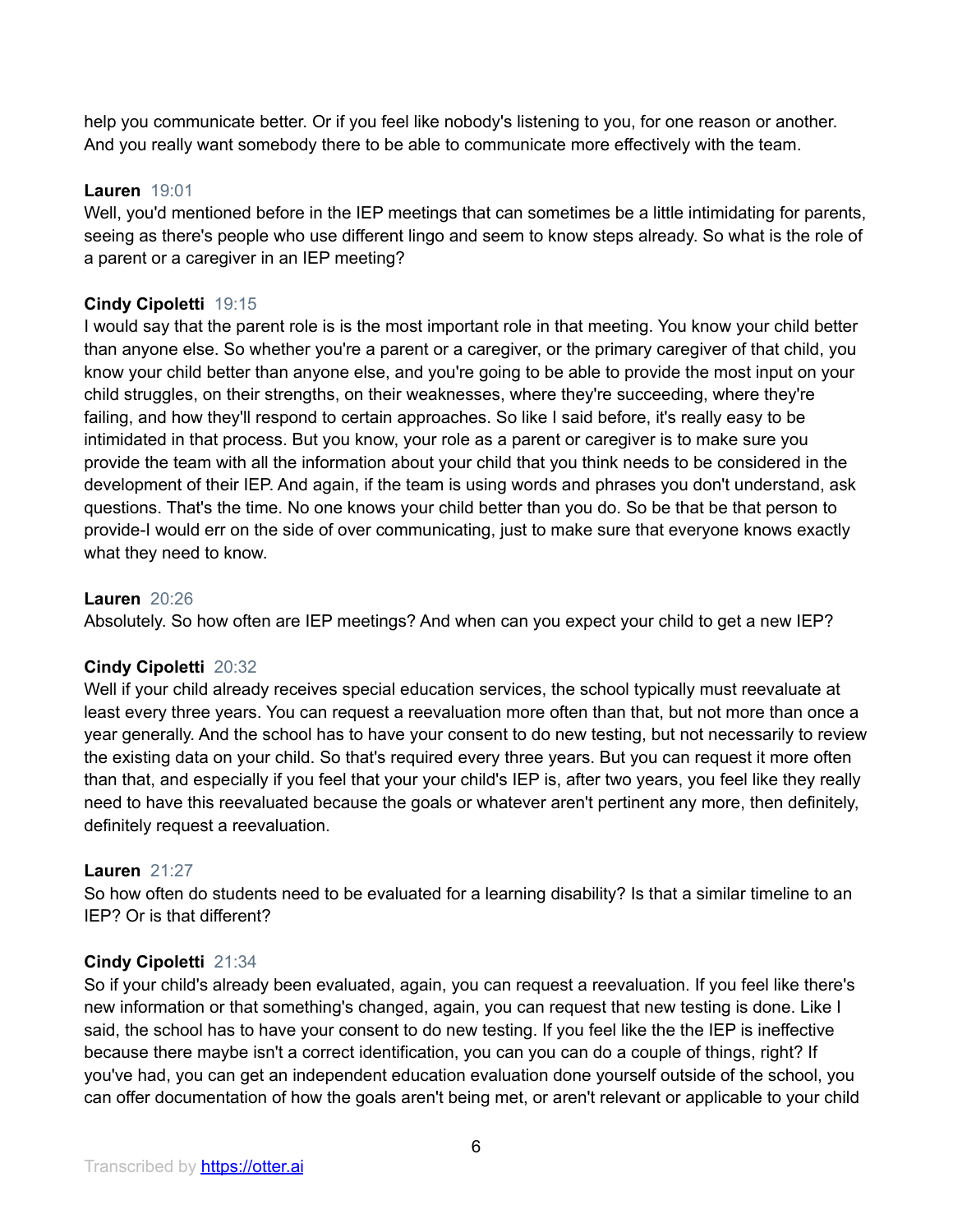anymore. There's a lot of different things you can do. The reevaluation process, if you think there's a different identification that needs to be made that's not in that IEP, then you need to have that request done as soon as possible.

## **Lauren** 22:39

Well and for college as well, what sort of documentation for a learning disability evaluation do students currently need to have?

## **Cindy Cipoletti** 22:48

So college is a little bit different. And this varies a little bit school to school, actually, I would say it varies a lot school to school. Right now, as it stands, there is no federal law that says that any school has to take into account a student's IEP or 504 plan from high school in evaluating what accommodations that student might need in college. A lot of schools do it anyway, they will accept those as documentation of a disability, and use those accordingly. But there's no requirement to do so. Usually, the offices of disability services within universities are helpful, and a lot of them have their own processes in place for for doing that. But that really varies school to school, there is legislation that's pending that would require higher education institutions to consider recent IEP or 504 plans as evidence of that student's disability when they enter college.

#### **Lauren** 24:07

So who should you reach out to if you feel like your child's IEP is ineffective? And what sorts of documentation should you have? Or rights should you be aware of as a parent?

## **Cindy Cipoletti** 24:19

So the first thing you should do if you feel like your child's IEP is ineffective is request a reevaluation. Offer documentation or examples of how the goals of the IEP aren't being met or aren't relevant or aren't applicable anymore. Like I said before, you can have an independent evaluation done. Many disputes can be resolved just by talking through the disagreements or discrepancies, and I always advise parents to try to resolve any kind of disagreement amicably. Rarely is taking an adversarial approach the most effective way to resolve a dispute. However, if you aren't able to resolve things through conversations in meetings, which unfortunately happens, you do have a legal remedy under the IDEA, called due process. So due process starts when you file a written complaint against the school. After you file the complaint, you and the school will attend what's called, generally, a resolution session. And that's a meeting where both sides try to reach an agreement before going any further. And the school may agree to waive that meeting and try mediation, again, just bringing in a kind of a mediator or a third party to try and reach a resolution. We talked about maybe the need for an advocate earlier, this might be a situation where a parent should hire an attorney or an advocate if you get to this point. Under IDEA you can file a due process complaint for a dispute related to the identification, evaluation, or educational placement of a child with a disability, or the provision of a free appropriate public education. So if you feel that that's not the case for your child, then that due process is the avenue that you would take to make sure that your child's needs are being met.

## **Lauren** 26:26